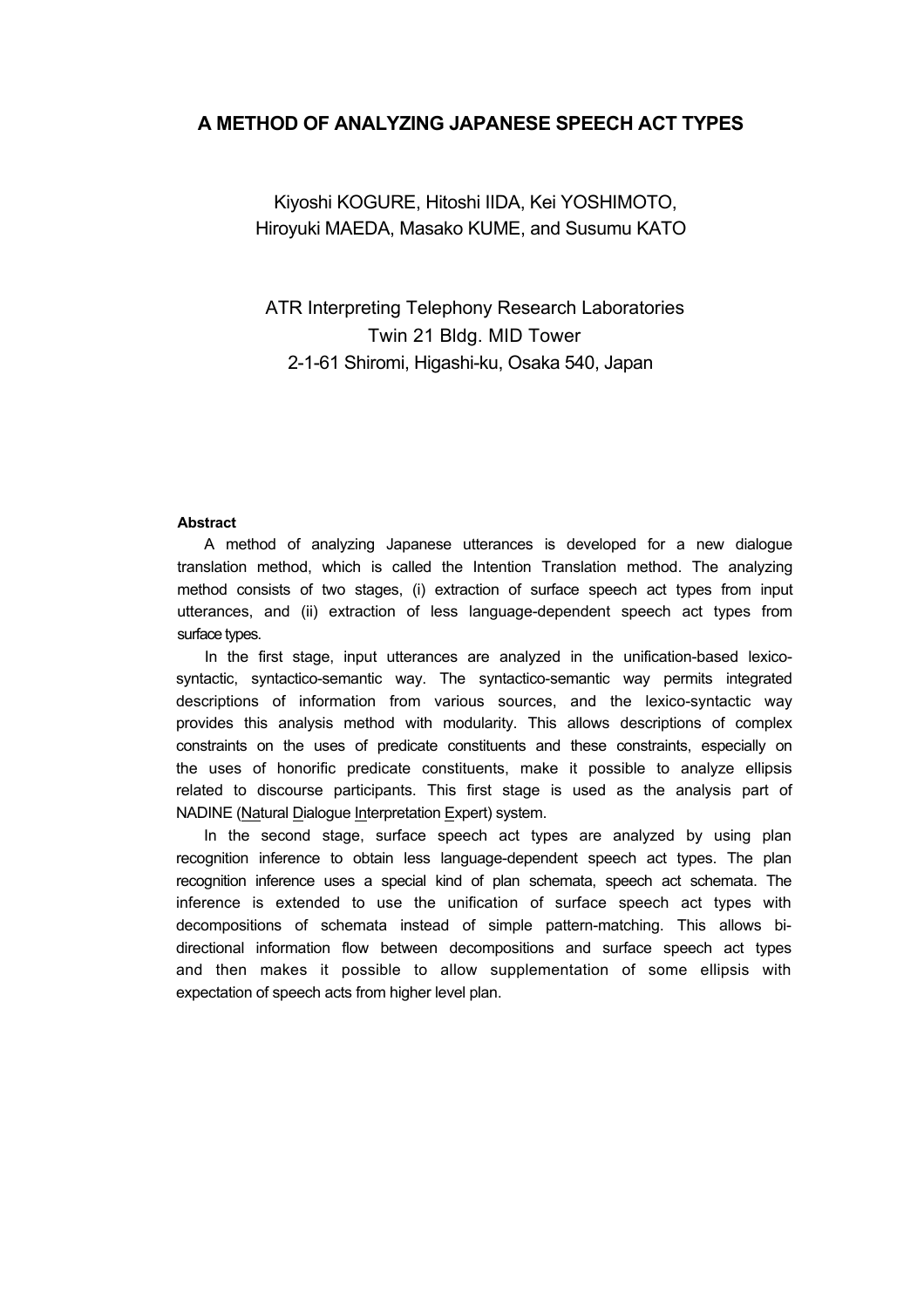### **1. INTRODUCTION**

In natural language processing, although much effort at understanding or interpreting uni-directional communication has been devoted, only limited research in understanding bi-directional communication between humans via telephone or keyboard has been done. In such bi-directional natural language communication, rich expressions for a wide variety of speech acts are used. Therefore, a system to interpret them is required to extract the meanings from these expressions and correctly transfer them into the target language meaning. Moreover, the translation must both express intent and maintain smoothness of communication.

This paper presents the analysis section of a new dialogue interpretation method, which is called the Intention Translation method. The main characteristic of this method is to translate acts in the speaker's utterances, while previous machine translation methods translate information that the author has written. Therefore, this method extracts speech act types in terms of the source language concepts as the meaning of the input utterance in the source language. This approach allows the uniform treatment of surface speech act and indirect speech acts as acts. The method then transfers these types into speech act types in terms of the target language concepts. Finally, the method generates surface utterances from the speech act types by using target language's strategies to express these types and to maintain dialogue smoothness.

## **2. OVERVIEW OF SPEECH ACT TYPE ANALYSIS**

The primary characteristic of the intention translation method analysis process is that the process consists of two stages, (i) extraction of surface speech acts from input utterances, and (ii) extraction of less language-dependent speech acts from surface acts



Fig.-1 The overview of the intention translation method.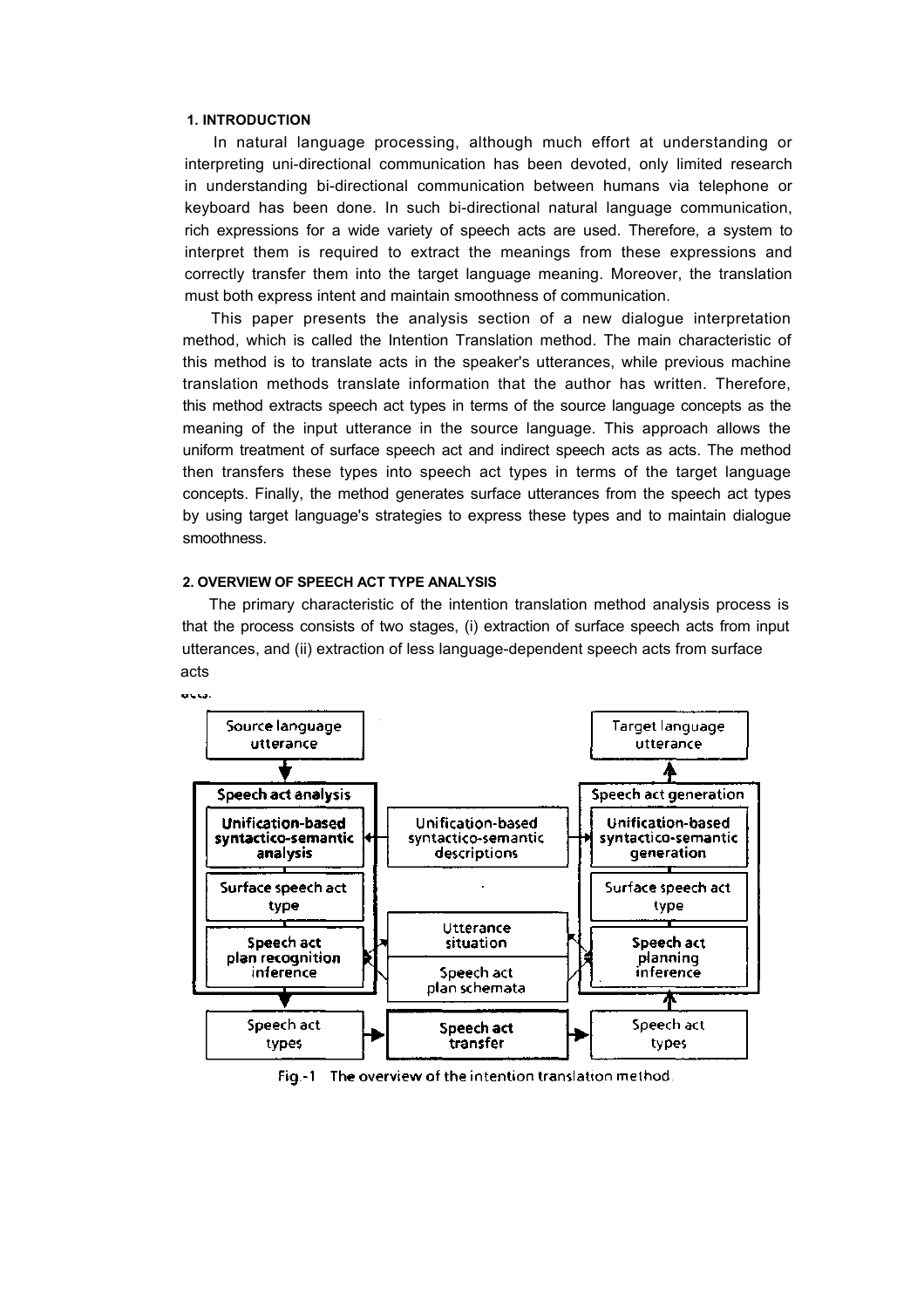Surface speech acts include information both on the speech acts that the speaker mainly intends to carry out, and on the speech acts related to maintaining dialogue smoothness, e.g., acts to express politeness. There are strategies to express politeness. These are performed by using linguistic devices. The adequacy of applying a certain strategy depends on the languages and the society. Moreover, to perform the same strategy, linguistic devices that don't word-to-word/phrase-tophrase correspond to each other are used in different languages. For example, Japanese has special prefixes and predicates to express politeness. Thus, a strategy that works in a certain situation in one language isn't always applicable to the same situation in another language. Even when the same strategy is applicable in different languages, corresponding devices aren't always applicable. Therefore, recognition of strategies, at least, is required. However, surface speech acts are needed to generate response utterances. Moreover, surface speech acts can be directly analyzed in a syntactico-semantic compositional way, but more abstract speech acts such as strategies cannot. Analysis of speech acts requires plan recognition inference $I^{1}$  using dialogue circumstance information. Therefore, two stage-analysis is adopted.

In order to represent both surface speech acts and more abstract speech acts, the following representations are required:

- (1) The representation of surface speech acts must have information enough to generate translation utterances;
- (2) The representation of surface speech acts and more abstract speech acts must be suitable for plan recognition inference.

Then, this analysis adopts representation by using partial descriptions of relationships included in acts. In this paper, representations of surface speech acts and more abstract speech acts are called surface speech act types and speech act types, respectively.

# **3. UNIFICATION-BASED UTTERANCE ANALYSIS**

The first stage of this analysis method extracts from input utterances their surface speech act types and constraints on their uses. To analyze these, a unification-based, lexico-syntactic approach is adopted. This is because:

(a) a unification-based approach permits integrated descriptions of information from various sources such as syntax, semantics and pragmatics. That is, constraints between them can be described in terms of feature structures. Therefore, this approach can create complex speech act types in the compositional framework and, moreover, allows their simultaneous analysis.

(b) A lexico-syntactic approach is modular. In this approach, a grammar has only a small number of general syntactic rule schemata, and most of the grammatical information is to be specified in descriptions of lexical items. Linguistic generalizations can be captured by partial specifications in terms of feature structures. Therefore, it is easy to extend a grammar simply by adding new lexical items to the lexicon or adding new information to lexical items.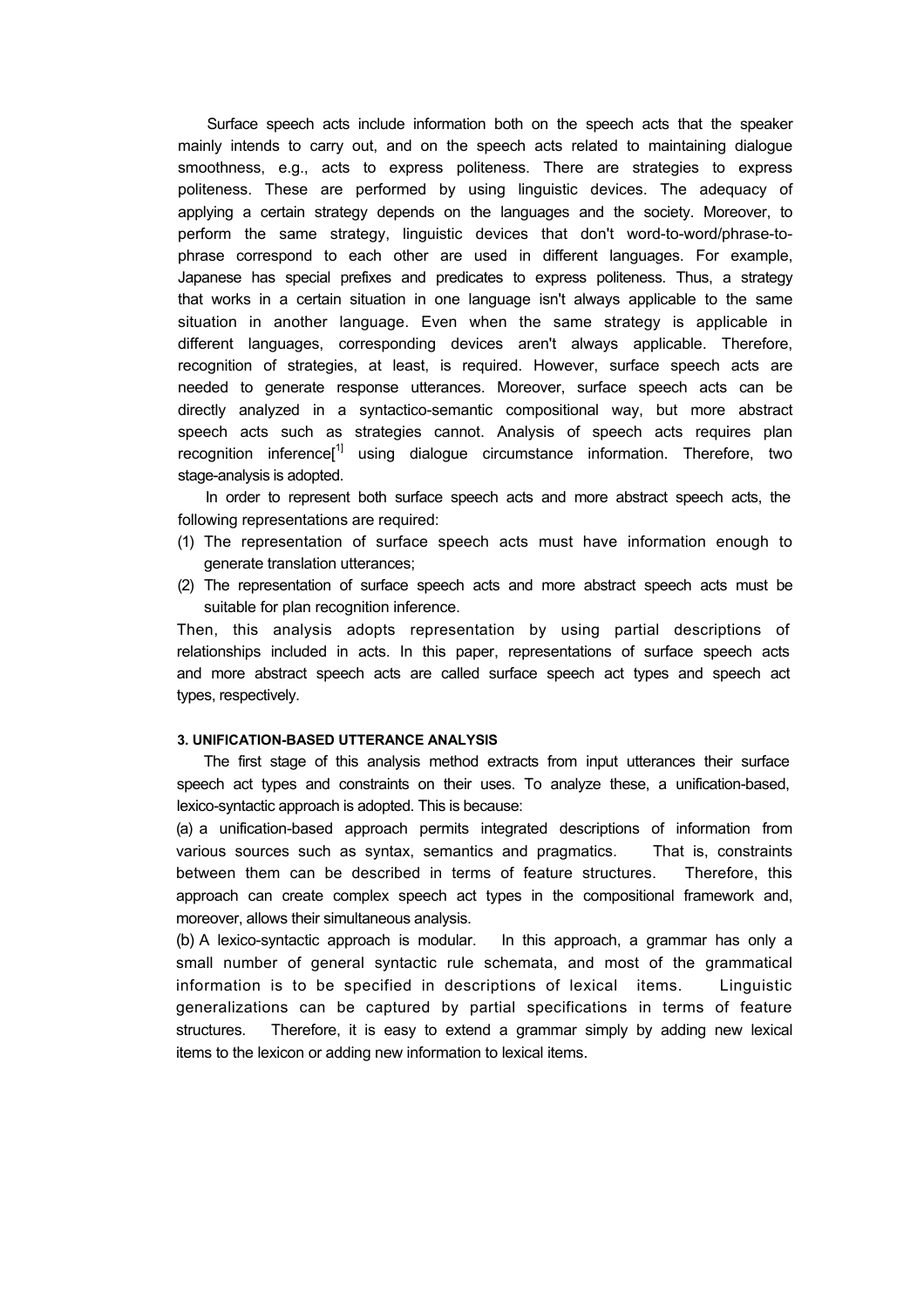3.1. Head-driven Phrase Structure Framework for Japanese Utterance in Dialogue

This paper's approach is essentially based on a version of Head-driven Phrase Structure Grammar (HPSG)<sup>[5]</sup>. The principal notions of this approach are derived from Japanese Phrase Structure Grammar (JPSG)<sup>[3].</sup>

In this paper's grammar, the most essential grammatical structure is the complement-head structure and it is represented as grammatical rule ( 1 ) in the extended version of PATR-II notation  $[6,7]$ :

```
(DEFRULE V -> (P V)
 (<0 HEAD> == <2 HEAD>)
 (<1> == <2 SUBCAT FIRST>)
                 (<0 SUBCAT> == <2 SUBCAT REST>)
 (<1 HEAD COH> == <2>) ;;; Category Of Head
 (<0 SLASH IN> == <1 SLASH IN>)
 (<1 SLASH OUT> == <2 SLASH IN>)
 (<2 SLASH OUT> == <0 SLASH OUT>)
 (<0 SEM> == <2 SEM>)
 (<0 PRAG SPEAKER> == <1 PRAG SPEAKER>) ;;; PRAGmatics
 (<0 PRAG HEARER> == <1 PRAG HEARER>)
 (<0 PRAG SPEAKER) == <2 PRAG SPEAKER))
 (<0 PRAG HEARER> == <2 PRAG HEARER>)
 (<0 PRAG RESTRS IN> == <1 PRAG RESTRS IN>) ;;; RESTRictionS
 (<1 PRAG RESTRS OUT> == <2 PRAG RESTRS IN>)
 (<2 PRAG RESTRS OUT> == <0 PRAG RESTRS OUT>) ) (1)
```
The statement consists of two parts: CFG and equations. CFG is used only to propose a top-down expectation in the parser described below. The notation uses angle braces to denote a feature structure path, and  $" = "$  to denote a token identity relationship between two feature structures.

One of the major characteristics of this grammar is the way it treats predicate constituents and zero-pronouns which cause difficult and unavoidable problems in analyzing Japanese spoken utterances.

### **3.1.1. Treatment of predicate constituents**

In Japanese, sentence final position predicate constituent structures are very important in expressing illocutionary forces. A combination of predicate constituents

is used for expressing major surface speech act types. The appearance and conjugation properties of predicate constituents are generally restricted by heads immediately following them. Thus, these restriction conditions are dealt with by specifying the morphological and modality feature by means of the SUBCAT feature.

In this grammar, the SUBCAT feature has as its value a list and the value is as specified

in (2):(DEFLEX 送 V "the stem of the verb 送る OKURU (sending)" [[HEAD [[POS V][CTYPE CONS][CFORM STEM][CLINE R]]] ::: Part-Of-Speech = Verb, Conjugation-TYPE = CONSonant-stem-type. ::: Conjugation-FORM = STEM, Conjugation-EINE = R. [SUBCAT (:PERM [[HEAD [[POS P][FORM WO][GRF OBJ]]][SEM ?OBJSEM]] [[HEAD [[POS P][FORM NI][GRF OBJ2]]][SEM ?OBJZSEM]]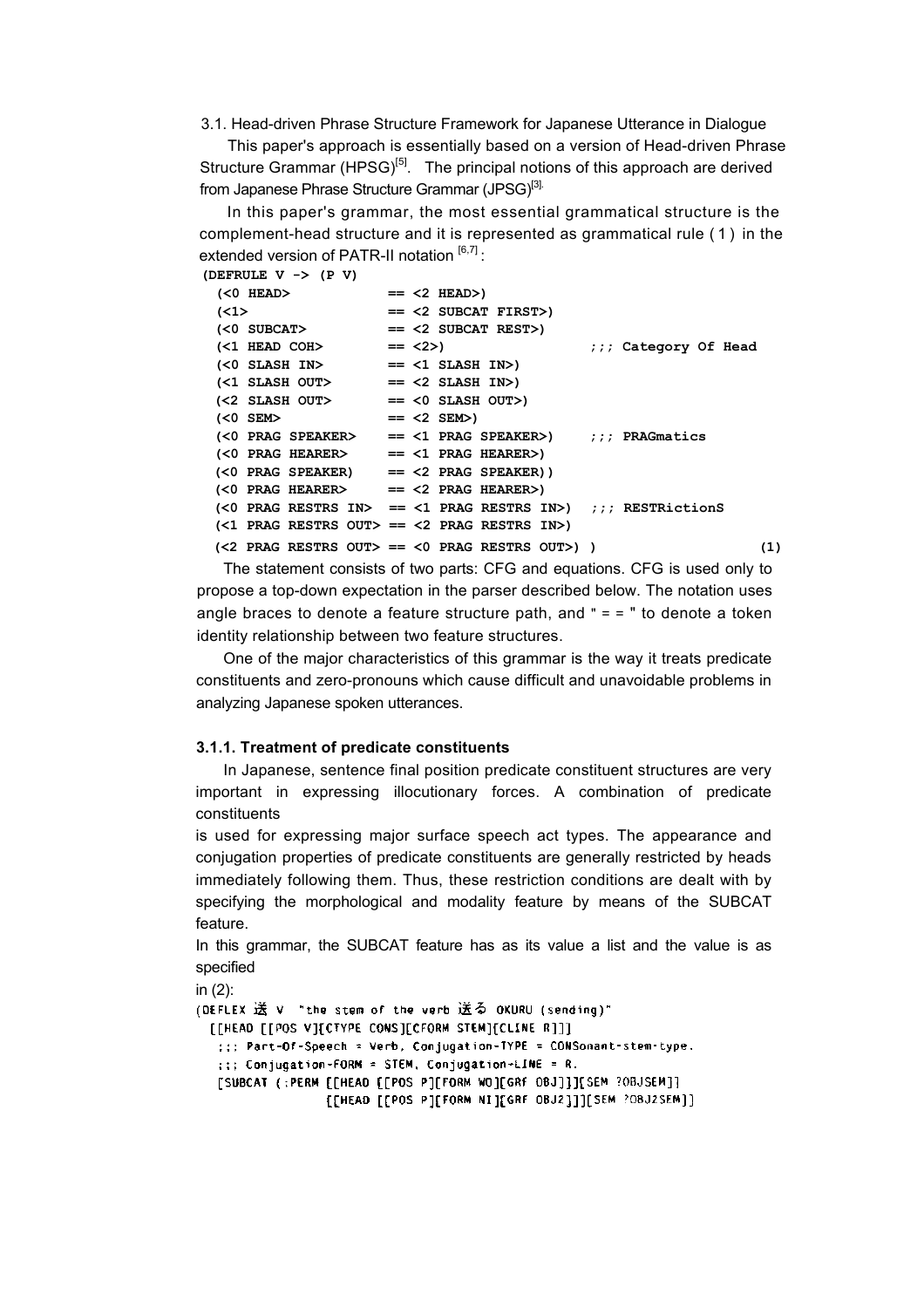```
[[HEAD [[POS P][FORM GA][GRF SUBJ]]][SEM ?SUBJSEM]])]
[SLASH {}]
[LEX +]
[SEM [[RELN OKURU-1] ;;; RELatioN
    [AGEN ?SUBJSEM] ;;; AGENt
    [RECP ?OBJ2SEM] ;;; RECiPient
    [OBJE ?OBJSEM]]]]) ;;; OBJEct (2)
```
where "?" is the prefix for tag. The feature values that have the same tag are token identical.

In order to allow word order variation among elements in the SUBCAT value, a SUBCAT value is in general described in a

 $($ :PERM  $A_1$   $\ldots$   $A_n$  :RESTRS R1  $\ldots$  Rm) form. The form is expanded into the disjunctions of permutated list descriptions by a rule reader described below. For example,

**(:PERM ?A ?B ?C :RESTRS (:PRECEDE ?A ?B) (:PRECEDE ?A ?C))** is expanded into

**(:OR (:LIST ?A ?B ?C) ( :LIST ?A ?C ?B)).**

Furthermore**,**

**( :LIST ?A ?B ?C),**

for example, is expanded into a feature structure such as

**[[FIRST ?A][REST [[FIRST ?B][REST [[FIRST ?C][REST END]]]]]].**

Similarly, the SLASH feature value is generally described by using the form  ${A_1 \ldots A_n}$ . A typical lexical item has its SLASH feature value  ${}$ . This form is expanded into the other list expression:

```
[[IN ?α][OUT ?α] ]
```
where ?α is a newly created tag. The lexical item that has non-empty SLASH feature value (namely, a gapped lexical item) is created by using the following rule:

| (DEFRULE $V \rightarrow$ (V) |                                                 |  |  |         |                                                |  |  |  |     |
|------------------------------|-------------------------------------------------|--|--|---------|------------------------------------------------|--|--|--|-----|
|                              | $\text{\tt (<0}$ HEAD>                          |  |  |         | $== < 2$ HEAD>)                                |  |  |  |     |
|                              | (<0 SUBCAT>                                     |  |  |         | $== < 1$ SUBCAT REST>)                         |  |  |  |     |
|                              |                                                 |  |  |         | $(<$ 0 SLASH IN FIRST> == $<$ 1 SUBCAT FIRST>) |  |  |  |     |
|                              |                                                 |  |  |         | $(<0$ SLASH IN REST> == $<1$ SLASH IN>)        |  |  |  |     |
|                              | $\langle$ $0$ slash $\langle$ $0$ $0$ $\rangle$ |  |  |         | $== < 1$ SLASH OUT>)                           |  |  |  |     |
|                              | $(51$ LEX $>$                                   |  |  | $=  + $ |                                                |  |  |  |     |
|                              | $< 0$ LEX $>$                                   |  |  |         | $== < 1$ LEX $>$ )                             |  |  |  |     |
|                              | $\langle 0$ PRAG>                               |  |  |         | $== < 1$ PRAG>)                                |  |  |  | (3) |

The usual complement-head structuring rule like ( 1 ) is also applied to the predicate constituent structures. All the predicate constituents are classified as having the same POS (part of speech) value, V, irrespective of whether they are traditional grammar subsidiary verbs, auxiliaries, or sentence final particles. Therefore, every utterance has the same POS value, V.

# **3.1.2. Treatment of zero-pronouns**

In a Japanese sentence, "obligatory" components can always be omitted. A sentence can be missing its subject and a transitive verb can be missing its object. Particularly in spoken discourses, instead of using anaphoric expressions, information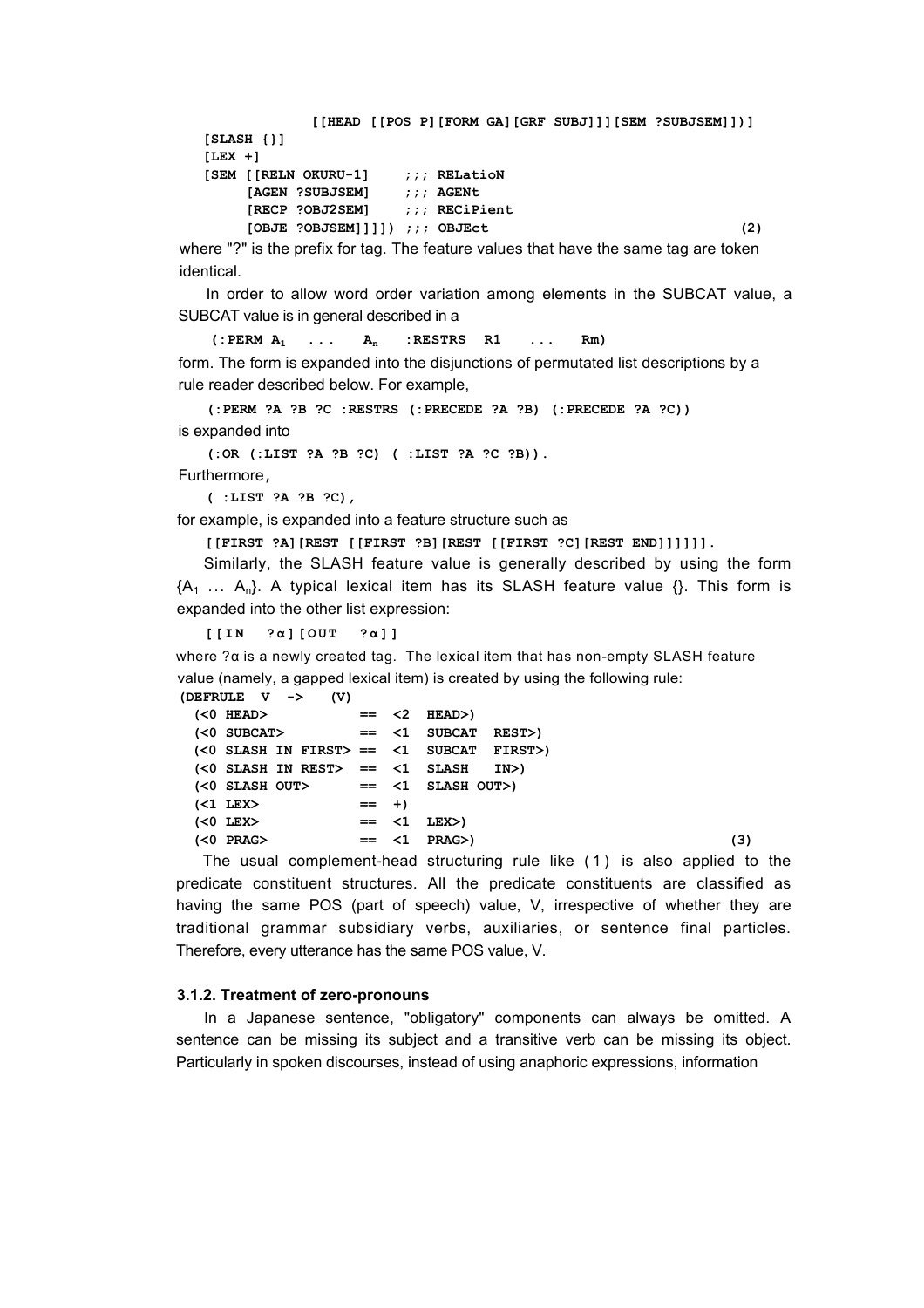recoverable from context is very often not explicitly expressed. This makes machine translation into English difficult. The following types of unexpressed information is analyzed by this method,

(a) Information related to discourse participants:

In Japanese spoken discourses, instead of using overt expressions referring to discourse participants, zero-pronouns are used very frequently. Especially, pronouns referring to the speaker or the hearer seldom appear. However, many of them can be resolved by using pragmatic felicity conditions on uses of speech act expressions, especially honorific expressions. To represent the pragmatic conditions, the PRAG feature is introduced. For example, the pragmatic conditions on the use of the auxiliary "itadakeru" is described as the  $\leq$ PRAG RESTRS> feature as below $^{[4]}$ : (DEFLEX いただけ v

```
"the stem of the auxiliary いただける ITADAKERU (receiving favor of)"
[[HEAD [[POS V][CTYPE VOW][CFORM INFN]]] ::: VOWEL-stem-type INFiNitive
[SUBCAT (:PERM ?PRED[[HEAD [[POS V][CFORM INFN]]]
                     [SUBCAT (:PERM [[HEAD [[POS P][form GA][GRF SUBJ]]]
                                            FSUBCAT ENDT
                                            [SEN ?OBJSEM]])]
                      [SEM ?PREDSEM]]
                ?OBJEFHEAD FFPOS PIFGRF OBJIFFORM NIIIIFSEM ?OBJSEM1?
                ?SUBJETHEAD FEPOS PITGRF SUBJIFFORM GAITIFSEM ?SUBJSEMIT
          :RESTRS (:PRECEDE ?PRED ?OBJ) (:PRECEDE ?PRED ?SUBJ))]
[SLASH ()][SEM [[ITADAKERU-CAN]
      [AGEN ?SUBJSEM]
      [OBJE [[RELN LTADAKERU-RECEIVE-FAVOR]
             [AGEN ?SUBJSEM]
             [SOUR ?OBJSEM]
                                            ::: SOURce
             [OBJE ?PREDSEM]]]]]
[PRAG [[SPEAKER ?SPEAKER]
       [HEARER ?HEARER]
       [RESTRS {[[RELN HONOR-UP][ORIG ?SUBJSEM][GOAL ?OBJSEM]]
                [[RELN EMPATHY-DEGREE][MORE ?SUBJSEM][LESS ?OBJSEM]]}]]]])
                                                                           (4)
```
The HONOR-UP relationship from the speaker to the subject agent of the predicate that "itadakeru" is subcategorized for, and the EMPATHY-DEGREE relationship between the subject and the object (namely, the speaker empathizes with the subject more than the object) are required. Each SLASH element in the analysis results is examined to determine whether or not the set of constraints in <PRAG RESTRS> attached to it is compatible with previously introduced discourse objects,

(b) Topic information:

Once a topic has been established by using a topic marker such as the particle "wa" it need no longer be expressed in the following sentences. To supplement such information, this analysis uses the TOPIC feature to represent the sentence topic and inter-sentential rules to represent topic continuity $[10]$ .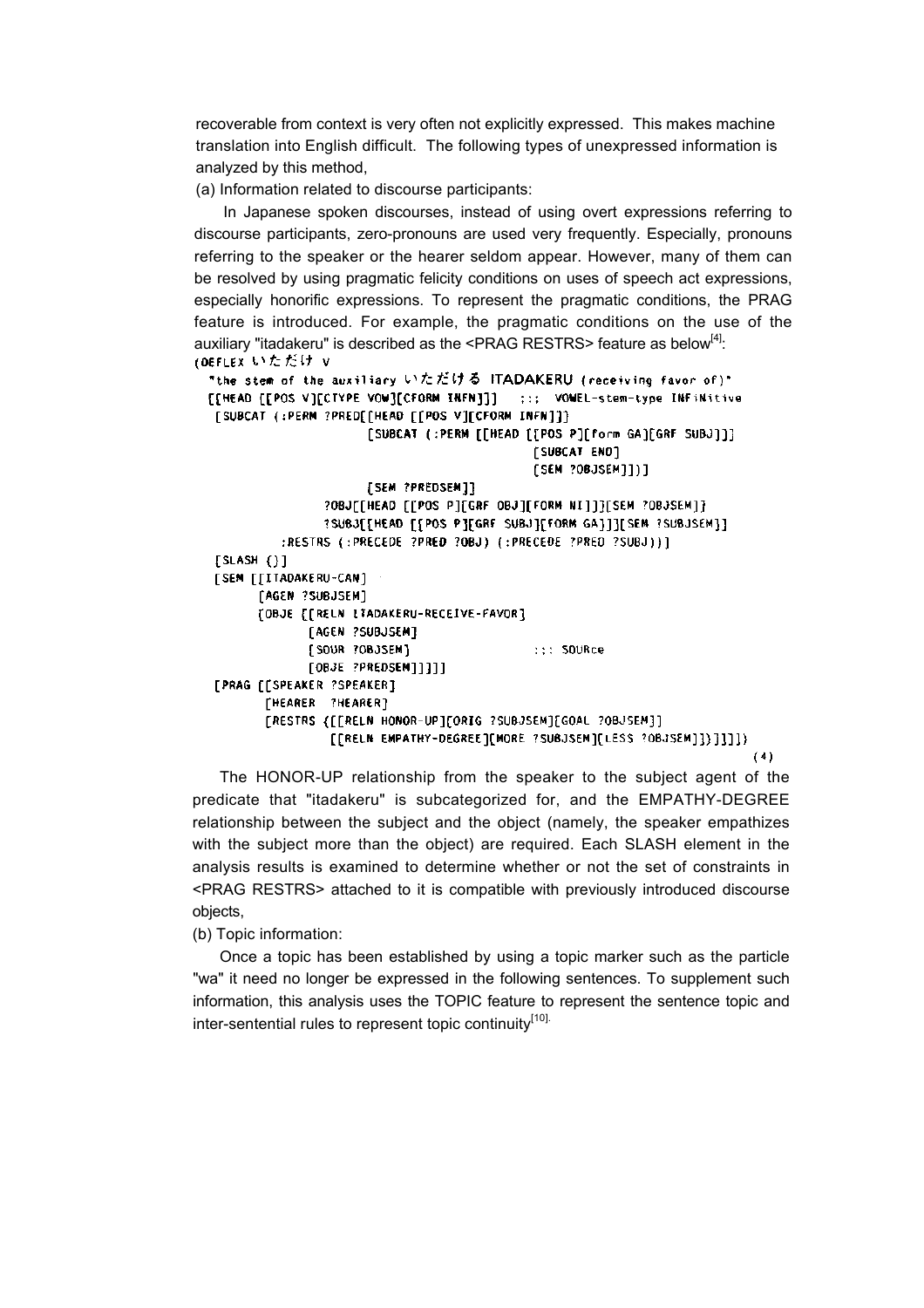# **3.2. Representation of Surface Speech Act Types**

In parallel with syntactically classifying predicate constituents into the same major category (i.e., with POS value V), they are semantically classified into relationship types. Words related to surface speech act types are partially represented in complex relationships consisting of speech act primitive relation types such as the relation type called REQUEST, INFORMIF and so on, or their subtypes such as the relation type called ITADAKU-RECEIVE-FAVOR, e.g., the lexical description of the sentence final particle "ka", which expresses a question attitude represented in (5).

```
(DEFLEX \nightharpoonup^{\bullet} V)"sentence final particle か KA, traditionally"
   [[HEAD [[POS V][CTYPE NONC]]]
    [SUBCAT (:PERM [[HEAD [[POS V][CFORM SENF][MODL !SFP-1-]]]
                   [WH -][SEM ?PREDSEM]])]
    [SEM [[RELN KA-REQUEST]
         [AGEN ?SPEAKER]
         [RECP ?HEARER]
         [OBJE [[RELN KA-INFORMIF]
                FAGEN ?HEARER]
                [RECP ?SPEAKER]
                [OBJE ?PREDSEM]]]]]
    FPRAG FESPEAKER ?SPEAKER]
          [HEARER ?HEARER]]])
                                                                           (5)where "!" is the prefix for template and !SFP-1- is expanded to
     [[SFP-l -][SFP-2 -][SFP-3 -]].
   The surface speech act types of the sentences including these words are deriveo
from the SEM value of the word's lexical descriptions by using semantic principle in
general syntactic rules. For example, the sentence (6), which includes "itadakeru"
and "ka" is analyzed in Fig.-2 and the resulting feature structure is as follows:
Ex.: Tourokuyoushi wo kochira ni o-okuri itadake masu ka? (6)
     Registration form ACC here DAT HON-send RECEIVE-FAVOR POLITE QUESTION
     Can (I) receive a favor of (your) sending me a registration form?
     (Lit.) Could you send me a registration form?
 [[HEAD [[POS V][CTYPE NCONC]]]
 [SUBCAT END]
 [SLASH {[[HEAD [[POS P][FORM GA][GRF SUBJ]]][SEM ?GAPSEM2]]
             [[HEAD [[POS P][FORM NI][GRF OBJ2]]][SEM ?GAPSEM1]]}]
  [SEM [[RELN KA-REQUEST]
           [AGEN ?SPEAKER]
           [RECP ?HEARER]
           [OBJE [[RELN KA-INFORMIF]
                   [AGEN ?HEARER]
                    [RECP ?SPEAKER]
                    [OBJE [[RELN ITADAKERU-CAN]
                            [AGEN ?SPEAKER]
                             [OBJE [[RELN ITADAKERU-RECEIVE-FAVOR]
                             [AGEN ?GAPSEM2]
                             [SOUR ?GAPSEM1]
```

```
 [OBJE [[RELN OKURU-1]
```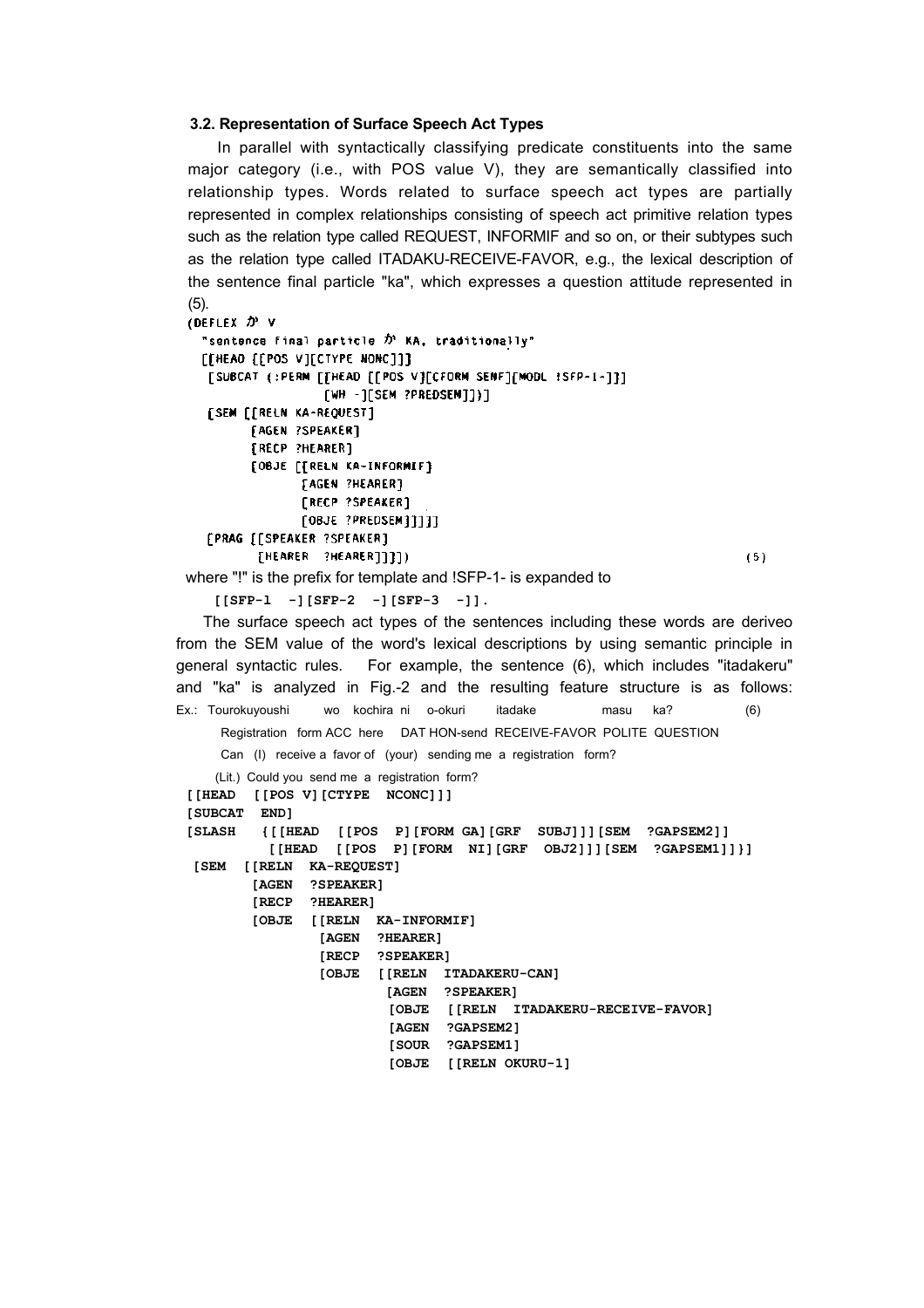```
[AGEN ?GAPSEM1]
                         [RECP ?SPEAKER]
                         [OBJE [[PARM ?X01] ;;; PARaMeter
                               [RESTR [[RELN TOUROKUYOUSHI-1]
                             [OBJE ?X01]]]]]]]]]]]]]]]]]]]
[PRAG [[SPEAKER ?SPEAKER]
   [HEARER ?HEARER]
   [RESTRS {[[RELN HONOR-UP][ORIG ?SPEAKER][GOAL ?HEARER]]
            [[RELN HONOR-UP][ORIG ?GAPSEM2][GOAL ?GAPSEM1]]
            [[RELN EMPATHY-DEGREE][MORE ?GAPSEM2][LESS ?GAPSEM1]]}]]]]
                                                                    (7)
   The surface speech act type for sentence (6) has the following form:
[[RELN S-INFORM]
 [AGEN ?SPEAKER]
 [RECP ?HEARER]
 [OBJE < the result SEM feature value (7)>]] (8)
   In the surface speech act type, there are two semantic elements related to zero-
pronouns, ?GAPSEM1 and ?GAPSEM2. They are attached to HONOR-UP and
EMPATHY-DEGREE constraints and will be determined by using pragmatic constraints
```
### **3.3. A Unification-based Utterance Parser**

on the uses of the expressions or by using higher level plans.

The analysis system to obtain surface speech act types consists of source



grammatical descriptions such as general syntactic rules and lexical item descriptions,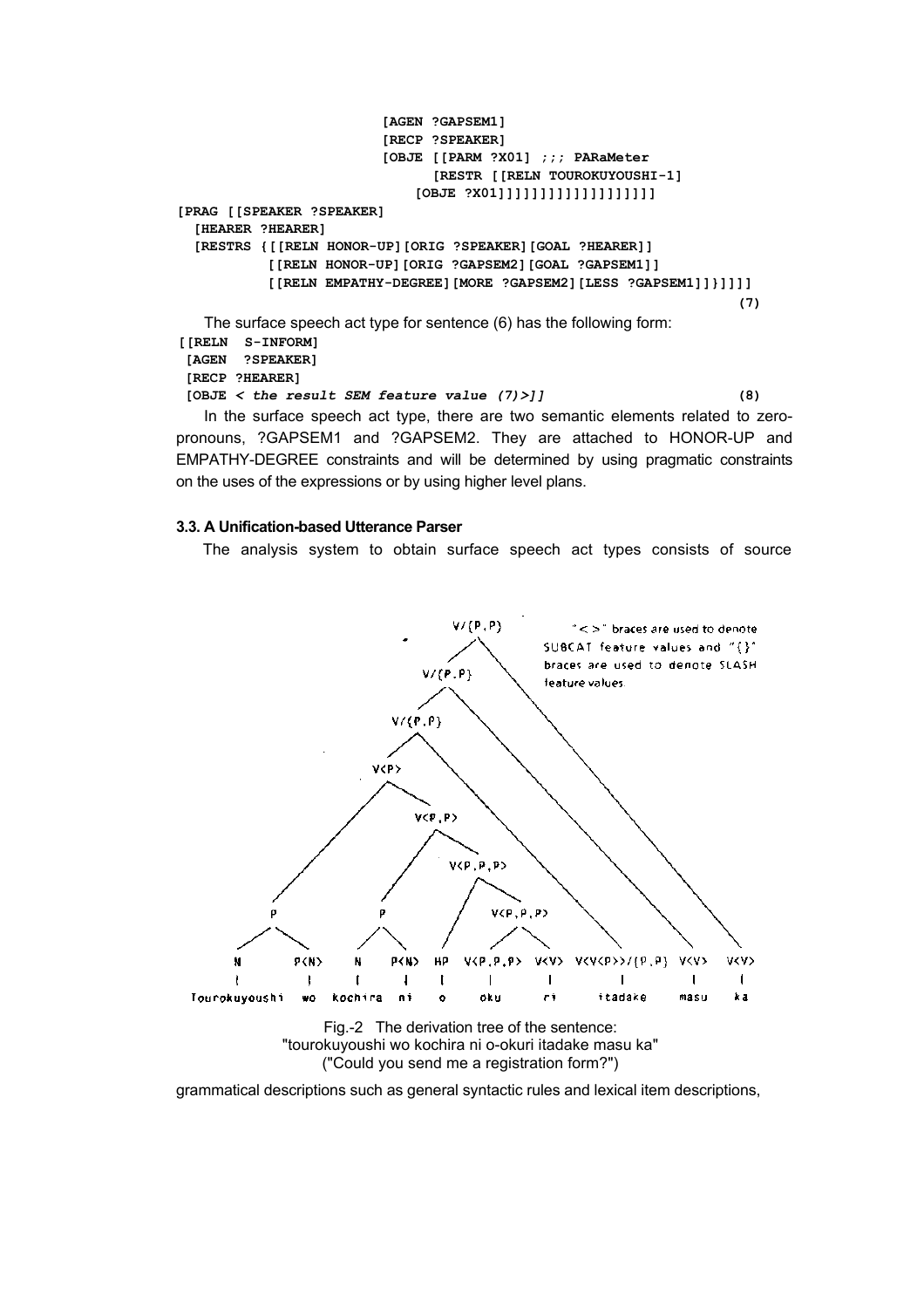a rule reader and a unification-based parser (Fig.-3). The rule reader compiles source descriptions into CFG rules with feature structures representing equations

The parser takes a sequence of characters and a grammar object as its inputs. The input character sequence is simultaneously analyzed both morphologically and syntactico-semnatically<sup>[8]</sup>. The grammar object consists of its start symbol and a hash table to retrieve a set of production rules with nonterminal symbols as keys. The parser is based on Earley's algorithm and applies feature structure unification in its completion stage (i.e., when combining two well-structured substrings).

The feature structure unification algorithm has the following characteristics: (a) In order to unify typed feature structures, each type is attached to its own unification method. First, the unification algorithm examines the unification between types of input feature structures. If there is a unified type, the method attached to the type is invoked; otherwise, the unification fails.

(b) The unification algorithm for complex type feature structures allows unification of looped feature structures. The set of equations for a typical complement-head structuring includes constraints both on head specified by complements and on complements specified by the head. Thus, the equations are complied into a looped



Fig.-4 Cyclic part of the compiled feature structure representing C-H construction.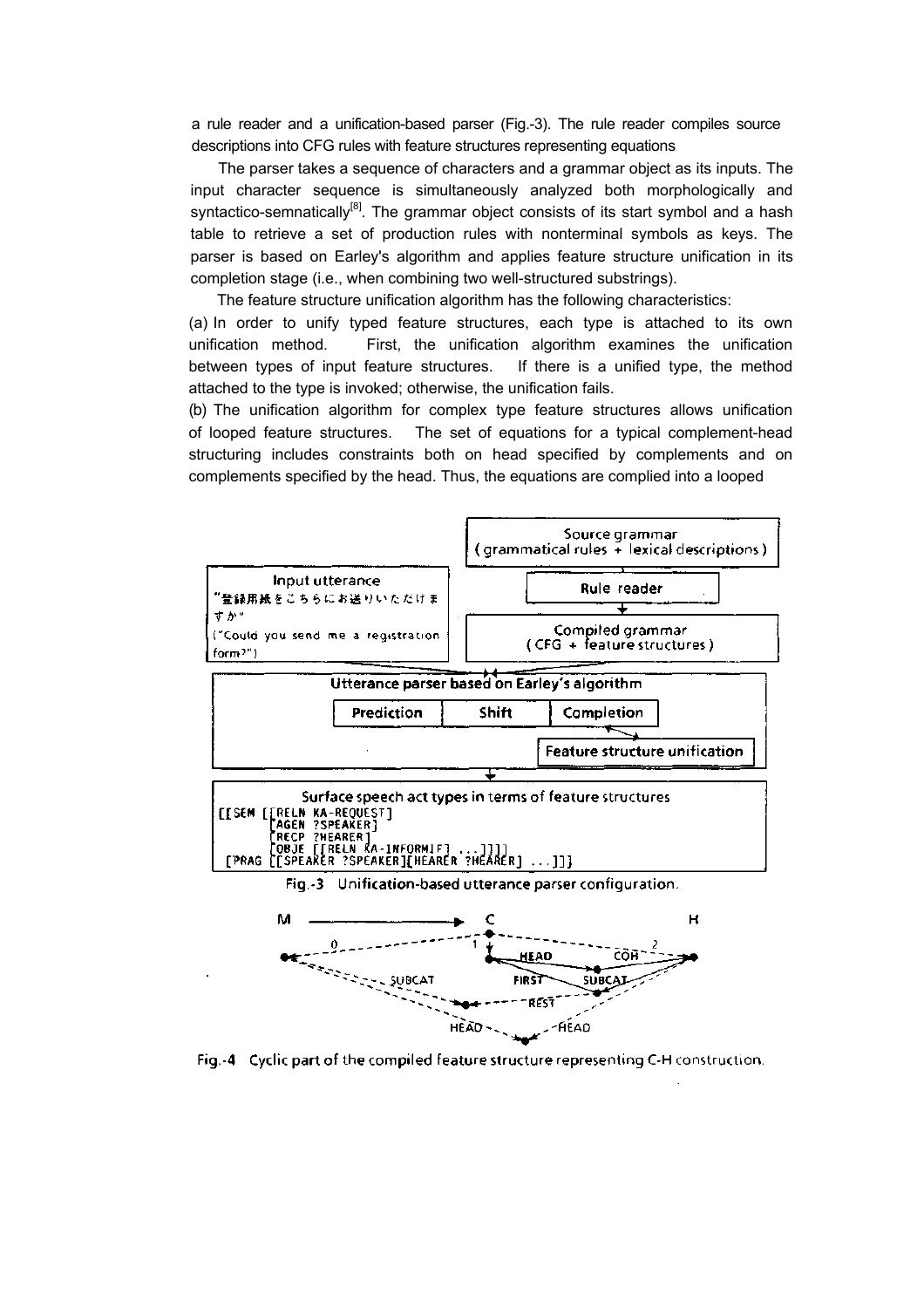feature structure (Fig.-4). Therefore, Wroblewski's algorithm[9] is extended to treat looped feature structures.

(c) To represent negation of a token identity relationship, a different node list is added to the data structure which represents feature structures. When a feature structure is about to be unified with one of the structure in the different node list, the unification fails.

The utterance parser outputs feature structures for accepted syntactico-semantic constraints. From the feature structures, surface speech act types are created. The next stage uses mainly these surface speech act types.

## **4. SPEECH ACT TYPE ANALYSIS BY SIMPLE PLAN RECOGNITION INFERENCE**

The surface speech act types are analyzed by using plan recognition inference to obtain less language-dependent, more strategy-free types. This is because the wordto-word/phrase-to-phrase translation of surface speech act types generates inadequate English utterances. For example, the word-to-word/phrase-to-phrase translation of the sentence (6) "Can I receive a favor of your sending me a registration form?" is not an adequate expression.

In order to extract speech act types, the plan recognition inference uses a special kind of plan schema, speech act schema. A speech act plan schema consists of a goal whose value is a partial description of a speech act type, decompositions whose value is a disjunction of partial descriptions of surface speech act types, effects and constraints. A surface speech act type attempts to unify with decompositions.

The plan recognition inference is extended to use unification instead of simple pattern matching. Moreover, a subrelationship type name can be unified with its superrelationship type names in order to absorb differences in surface expressions. For example, ITADAKERU-RECEIVE-FAVOR is a subrelationship type name of RECEIVE-FAVOR relation and can then be unified with it.

This unification of a surface speech act type with a decomposition allows bidirectional information flow (i.e., from the surface speech act type to decomposition and vice versa). The information from the surface speech act type to the decomposition is conveyed to the goal and then is used in the speech act type representation. Moreover, the information from the decomposition to the surface type makes it possible to supplement a part of semantic representation corresponding to zero-pronouns.

For example, the surface speech act type (8) is unified with the first decomposition of the speech act plan schema (9): **(DEF-SA-SCHEMA ?REQ[[RELN REQUEST]**

 **[AGEN ?SPEAKER] [RECP ?HEARER] [06JE ?OBJ[[AGEN ?HEARER]]] [MANN [[PARM ?X01][RESTR [[RELN INDIRECTLY][OBJE ?X01]]]]]]**

**:DECOMPOSITIONS ([[RELN S-INFORM] [AGEN ?SPEAKER] [RECP ?HEARER]**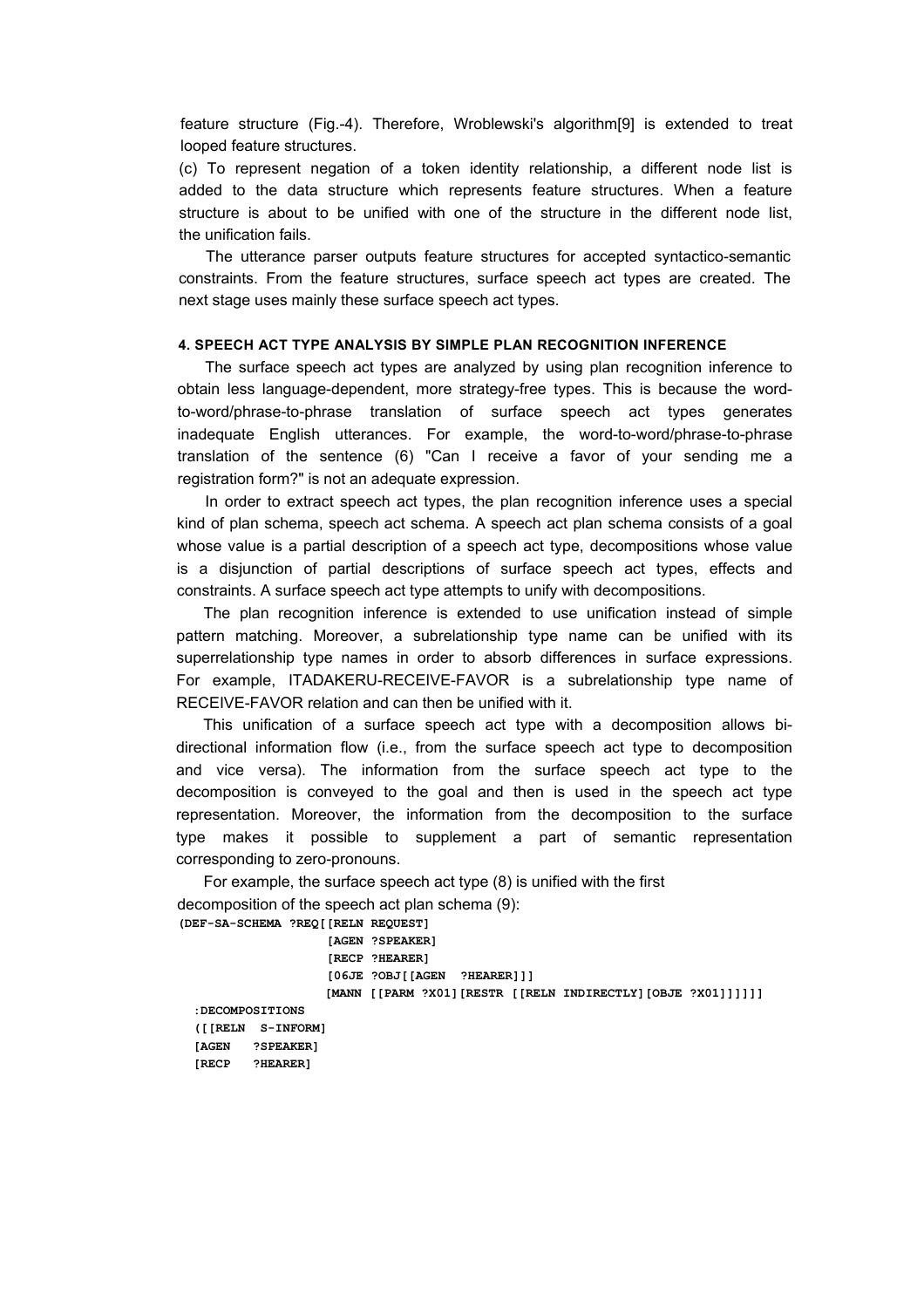```
[OBJE [[RELN REQUEST]
          [AGEN ?SPEAKER]
          [RECP ?HEARER]
          [OBJE [[RELN INFORMIF]
                   [AGEN ?HEARER]
                   [RECP ?SPEAKER]
                   [OBJE [[RELN CAN]
                          [AGEN ?SPEAKER]
                          [OBJE [[RELN RECEIVE-FAVOR]
                                 [AGEN ?SPEAKER]
                                 [SOUR ?HEARER]
                                 [OBJE ?OBJ]]]]]]]]]] ...)
:PREREQUISITE
  ([[RELN BELIEVE]
      [EXPR ?SPEAKER]
      [OBJE [[RELN CAN][AGEN ?HEARER][OBJE ?OBJ]]]]
     [[RELN WANT]
      [EXPR ?SPEAKER]
      [OBJE ?OBJ]])
:EFFECTS
```
**([[RELN BELIEVE][EXPR ?HEARER][OBJE ?REQ]]) ) (9)**

In this unification, ?GAPSEM2 and ?GAPSEM1 are unified with ?HEARER and ?SPEAKER, respectively. This conveys the information into the surface speech act type (8). The information identifies the AGEN(t) of the ITADAKERU-RECEIVE-FAVOR with ?SPEAKER and the REC(i)P(ient) with ?HEARER. Then, the AGEN and RECP of the OKURU-1 (sending) are identified with NEARER and SPEAKER, respectively. The zero-pronouns are supplemented. This means that the plan recognition inference can resolve some anaphora by making the expectation that the utterance is a kind of REQUEST.

The application of the speech act plan schema (9) makes one of the speech act types of utterance (6). The speech act type (10) corresponds to the English sentence "could you send me a registration form?" †.

```
[[RELN REQUEST]
 [AGEN ?SPEAKER]
 [RECP ?HEARER]
 [OBJE [[RELN OKURU-1]
        [AGEN ?HEARER]
        [RECP ?SPEAKER]
        [OBJE [[RARM ?X01]
               [RESTR [[RELN TOUROKUYOUSHI- 1]
                      [OBJE ?X01]]]]]]]] (10)
```
The transfer process uses the result speech act types. In the transfer process, relation type names for abstract speech act types are transferred to the same names.

### **5. CONCLUSION**

In this paper, the analysis method of the intention translation method was proposed. What this method translates are acts in terms of speech act types. In the

<sup>†</sup> The sentence is one of the sentences corresponding to (10). In general, there are many sentences corresponding to a speech act type.